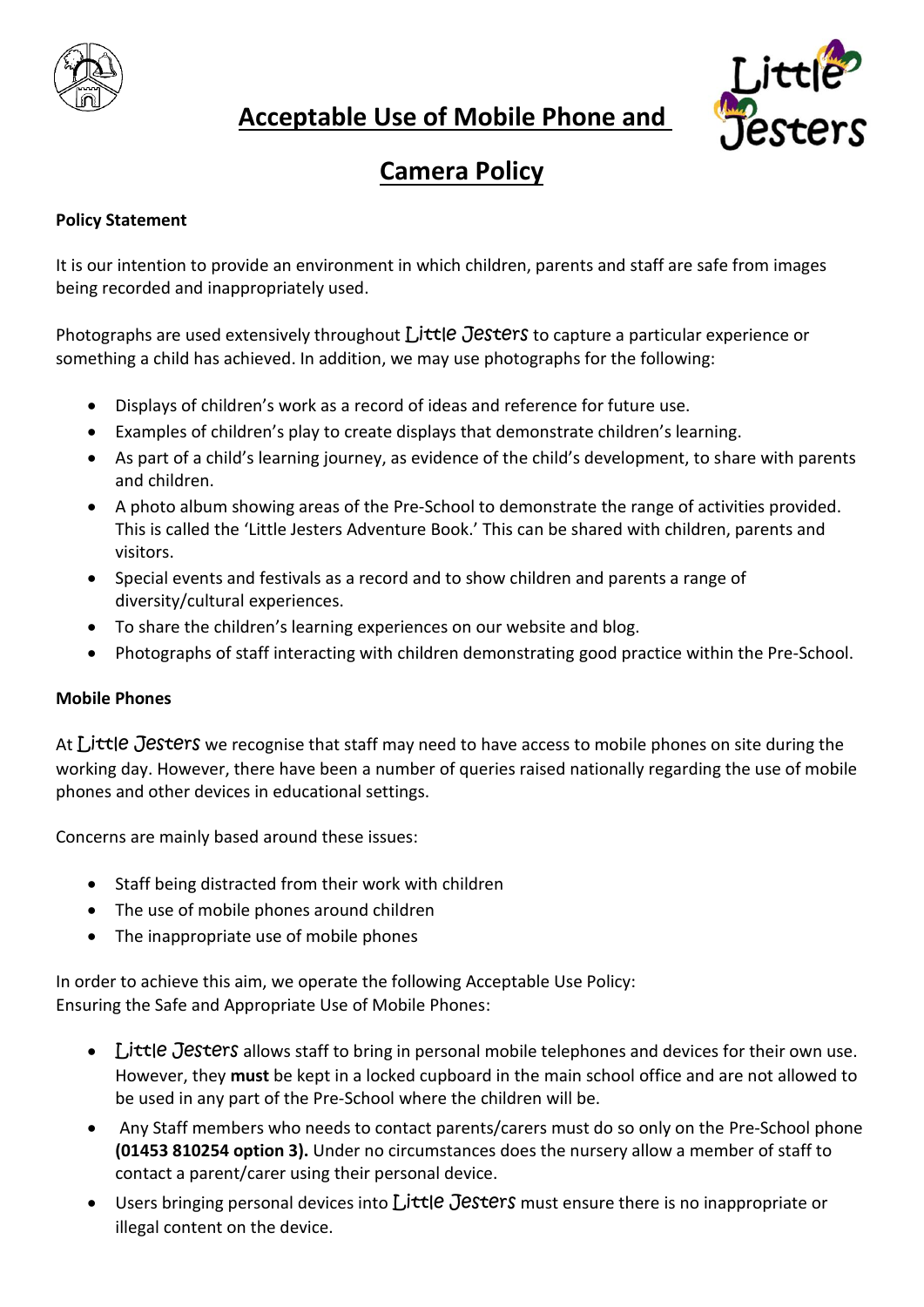- Staff must ensure that the Head Teacher/Pre-School Leader has up-to-date contact information and that staff make their families, children's schools etc. aware of emergency work telephone numbers. This is the responsibility of the individual staff member.
- Students, parent helpers, volunteers and visitors will be requested to place their bag containing their phone into the main school office following the same guidelines as the staff at the Pre-School.
- Upon their initial visit, volunteers and visitors are informed that they are not permitted to use mobile phones on the premises. If they wish to make or take an emergency phone call, they may use either the main or the manager's office.
- During group outings or school trips staff may need to have access to a mobile phone which is to be used for **emergency purposes only**. Any need for a mobile phone, for **emergency purposes only**, will be clearly documented on the risk assessment for the relevant activity/experience.
- It is the responsibility of all members of staff to be vigilant and report any concerns to the Head Teacher/Pre-School Leader (Following our whistle blowing policy).
- Concerns will be taken seriously, logged and investigated appropriately (see allegations against a member of staff within our Child Protection policy)
- The Head Teacher/Pre-School Leader reserves the right to check the image contents of a member of staff's mobile phone should there be any cause for concern over the appropriate use of it.
- If staff need to make an emergency call, they can do this on the Little Jesters phone **(01453 810254).**
- Mobile phone technology may not be used to take photographs anywhere within Little Jesters or its surroundings where children are present.

### **Use of cameras/I-pads**

- Photographs taken for the purpose of recording a child or group of children participating in activities or celebrating their achievements is an effective form of recording their progression in the Early Years Foundation Stage. However, it is essential that photographs are taken and stored appropriately to safeguard the children in our care.
- Only the designated Little Jesters cameras and I-pad are to be used to take any photo within the setting or on outings.
- No photographs are to be taken of the children using a mobile phone.
- Images taken on the camera or I-pad must be deemed suitable without putting the child/children in any compromising positions that could cause embarrassment or distress.
- All staff are responsible for the location of the cameras/I-pads; they should be locked safely away in a cupboard in the staff office at the end of the day.
- Images taken and stored on the camera/I-pad must be downloaded as soon as possible, ideally once a week.
- Images must be uploaded to the secure online learning journal by a member of staff and deleted from the I-pad on a weekly basis.
- Under no circumstances must cameras/I-pads of any kind be taken into the toilet/bathroom or changing areas without prior consultation with the Head Teacher/Pre-School Leader.
- If photographs need to be taken in a bathroom, i.e. photographs of the children washing their hands, then the Pre-School Leader must be asked first and staff be supervised whilst carrying out this kind of activity. At all times the camera must be placed in a prominent place where it can be seen.
- Neither students, volunteers nor visitors are permitted to take photographs or recordings of the children without the Head Teacher/Pre-School Leader's permission.
- Parents and visitors to  $L$ ittle Jesters should not take photographs of children or the setting using either cameras or mobile phones, without permission of the Head Teacher/Pre-School Leader.